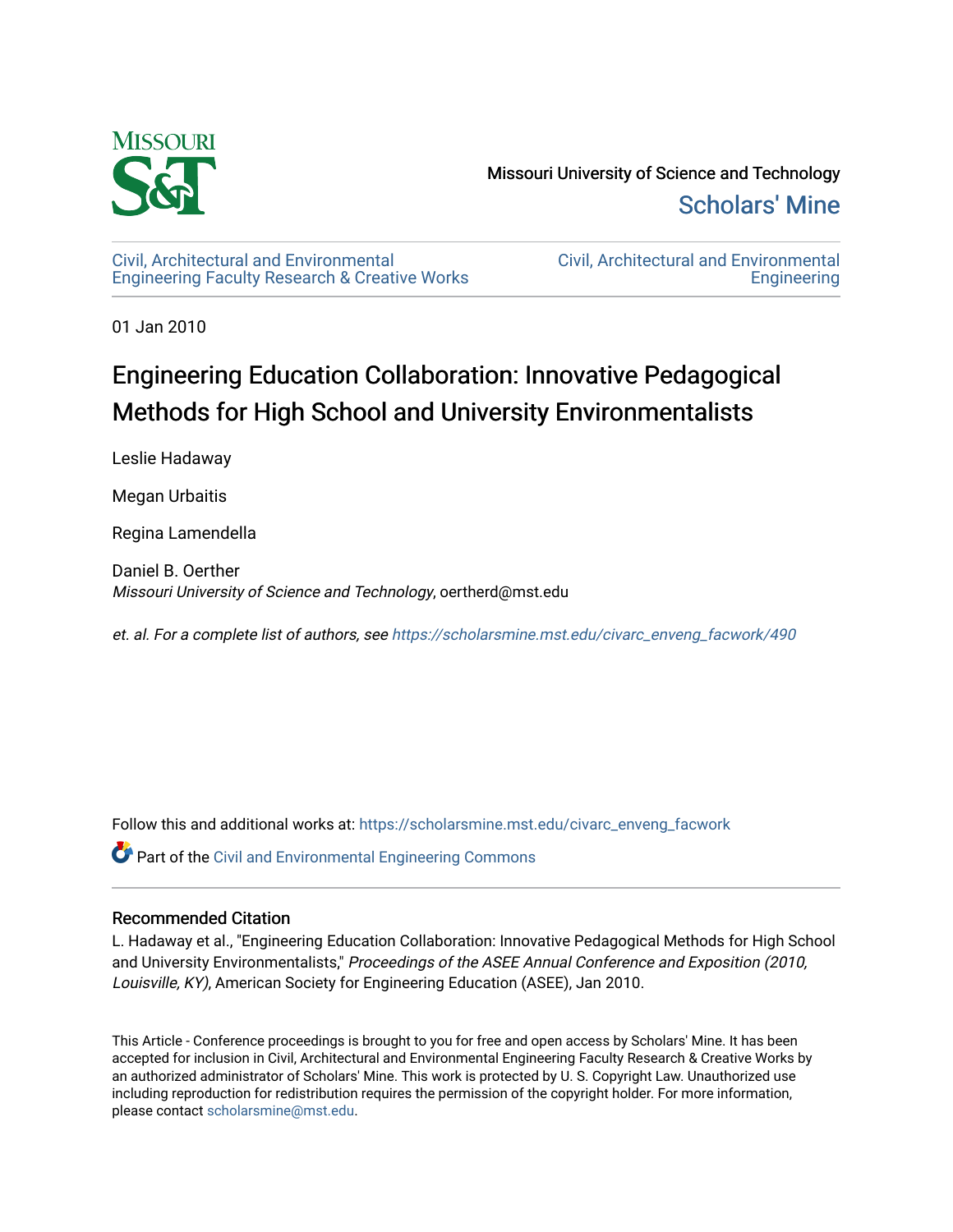## **AC 2010-2129: ENGINEERING EDUCATION COLLABORATION: INNOVATIVE PEDAGOGICAL METHODS FOR HIGH SCHOOL AND UNIVERSITY ENVIRONMENTALISTS**

**Leslie Hadaway, Norwood High School Megan Urbaitis, Norwood High School Regina Lamendella, Lawrence Berkeley National Laboratory Daniel Oerther, University of Cincinnati Andrea Burrows, The University of Cincinnati Mike Borowczak, The University of Cincinnati Anant Kukreti, The University of Cincinnati**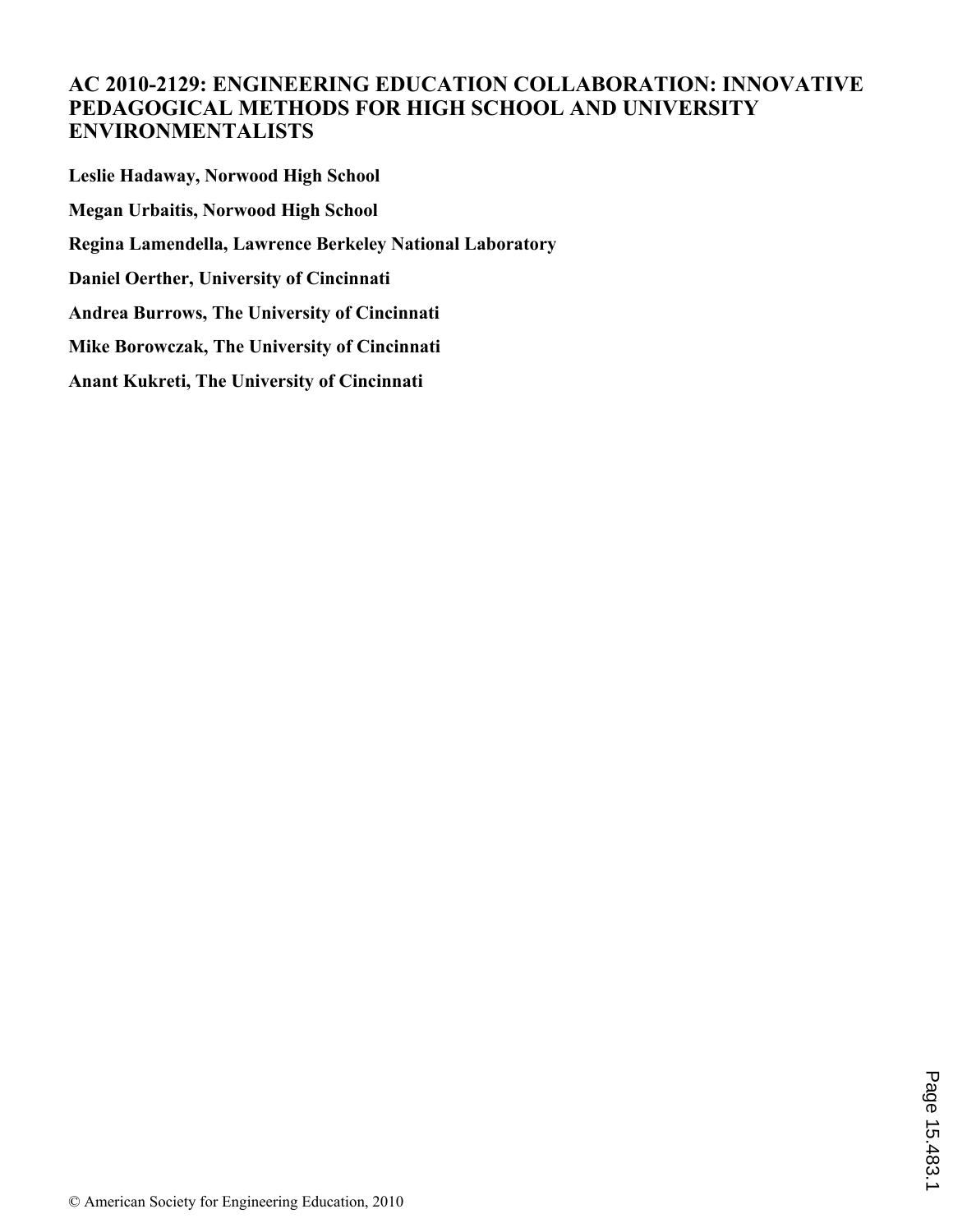# **Engineering Education Collaboration: Innovative Pedagogical Methods for High School and University Environmentalists**

#### **Abstract**

This paper presents an innovative teaching approach, how it is implemented, student response results of the implementation, and the assessment of impact on student learning. The findings are based on surveys given to the students after each lab lesson taught in partnership with university (Project STEP) and community members.

 The purpose of this paper is to showcase authentic molecular technology research methods that have been incorporated into a high school level water quality study in cooperation with a watershed restoration program. Typically, water quality studies focus on chemical analysis such as pH, dissolved oxygen, biochemical oxygen demand, orthophosphates, nitrates, temperature, turbidity, macro-invertebrate survey and fecal coliform cultures. This paper shows that by using molecular technology, the source of pollution in the watershed can be determined.

Students in these high school science classes are engaged in authentic experiences to identify and analyze human impact on the environment and local ecosystems. Students also are able to collect and analyze data using computer and molecular technology. With help from the local watershed managers, the AP high school students filter bacteria, isolate their DNA, use the polymerase chain reaction (PCR) to amplify the DNA, and finally use gel electrophoresis to trace the DNA to its source (human, cow or intestinal bacteria). In this way, both AP and Physical Science students can extend the water quality study to trace the pollution to a point source. This is a unique approach to high school science laboratory activities.

All watershed data is collected and organized using Microsoft Excel spreadsheets and graphing software. Students are able to form conclusions using technology that is used in today's workplace. Initial findings regarding student response to this innovative teaching approach indicate that the actual application of molecular technology methods, employed to solve a problem with an unknown conclusion, is very meaningful to students. Unlike other traditional classroom labs, neither the teacher nor the students know what the results of the watershed tests are before-hand. This type of innovative teaching approach, supported by research on inquiry lessons, provides a more memorable experience for the students – actually performing technology that they would otherwise only read about in textbooks and articles. This paper will provide other instructors with a kind of roadmap, but one where there are experiences of many partners and students that highlight both successes and challenges.

#### **Project STEP**

The chief goal of this National Science Foundation funded project is to produce scientists, engineers, and secondary mathematics and science educators who are experienced in developing and implementing authentic educational practices. The graduate students, called STEP Fellows, are the main focus of the grant. The STEP Fellows, 15 in the last three years, are trained to bring their complex graduate research to an understandable and interesting K-12 level. This process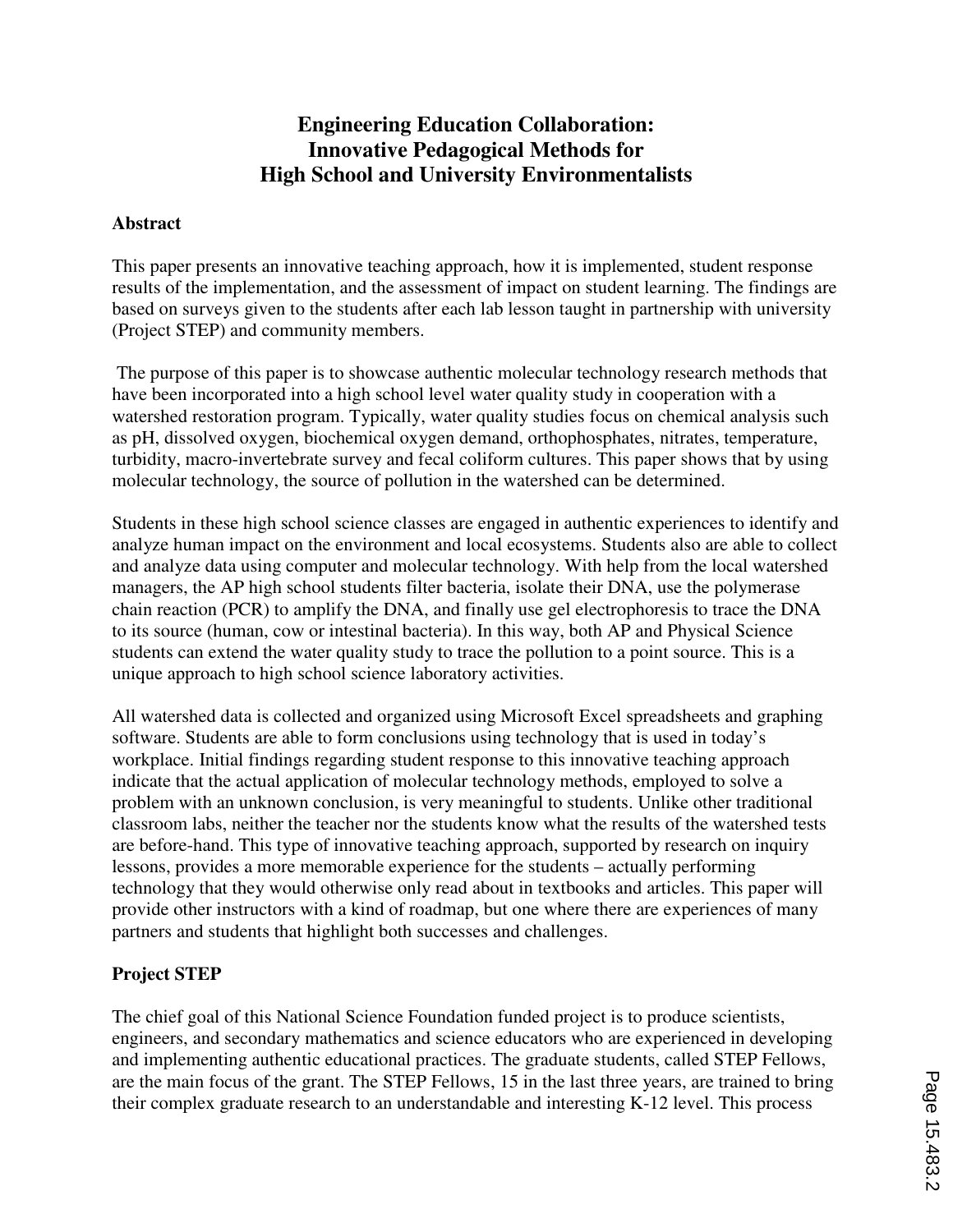instills better communication skills in the STEP Fellows and breaks any reservations of working with the K-12 environment once employed as a university faculty member. The secondary goal of Project STEP is to impact student learning by relating STEM content to urban city issues through the use of hands-on, technology-driven, inquiry-based projects that also relate to desired curriculum standards. Students need an understanding of STEM and the reasons to pursue STEM careers; over 3,000 students have been exposed to STEM lessons in the past three years with Project STEP. Teachers of these students are involved in this process as well, and 36 different teachers have participated in the STEP program since 2006. Lastly, Project STEP focuses on the sustainability of the program itself. The university faculty participants, six primary investigators and four coordinators, play a large role in facilitating the promotion of community partnerships with teachers, K-12 students, and Fellows. In this paper, we outline an innovative teaching approach in a high school setting, how it is implemented, student response results of the implementation, and assessment of impact on student learning. The findings are based on surveys given to the students after each lab lesson taught in partnership with university and community members.

#### **Theoretical Framework**

We embrace a socio-cultural theory as the framework of this research. We look to the process of learning, not the product constructed as evidence of authentic practice. There is an emphasis on the interaction between learners and learning tasks. Since STEM education is currently in the spotlight, gaining insights into Project STEP's sustainability, using a socio-cultural perspective is important. Working with the urban youth in Cincinnati, Roth and Lee's [1] statement that "a researcher… does not separate the poverty or culture of urban students' home lives from conditions of schooling, consideration of the curriculum, problems of learning, or learning to teach under difficult settings" (p. 218) becomes vitally important. Wertsch<sup>[2]</sup> also shows the relationship between all aspects of the mind and setting as inseparable in the process of learning. In this way socio-cultural theory is about the whole scene of learning, the process, not the individual pieces or parts in isolation that create the scene. This "whole scene" approach will sharpen our understanding of how STEM research, taught in Project STEP by present day graduate student Fellows (of which most will become future university faculty), can translate and then activate knowledge through Project STEP lessons, students, teachers, and Fellows.

To put the contents of this paper in proper context, it will be appropriate to first briefly describe the teacher training provided to the Fellows as they mature to develop STEM lessons and implement them in secondary school mathematics and science classes. The up-front preparation occurs in "Instructional Planning," a formal three credit hour course offered by the College of Education, taught primarily by the Grant Coordinator (co-author) with support provided for a College of Education faculty member who is a Co-Principal Investigator on the grant. The course addresses a wide range of topics: STEM achievement standards, lesson and unit planning, instructional models of teaching, instructional management, the nature of students, skills of connecting with students at a personal level, understanding student cultures and responding appropriately, and assessment or evaluation of student learning and instructional efforts. The course is scheduled during the summer before the Fellows enter the classrooms, but while they are engaged with upper elementary to high school students in an enrichment summer academy held at UC. When the school year begins, Fellows enroll in another Education course, "Field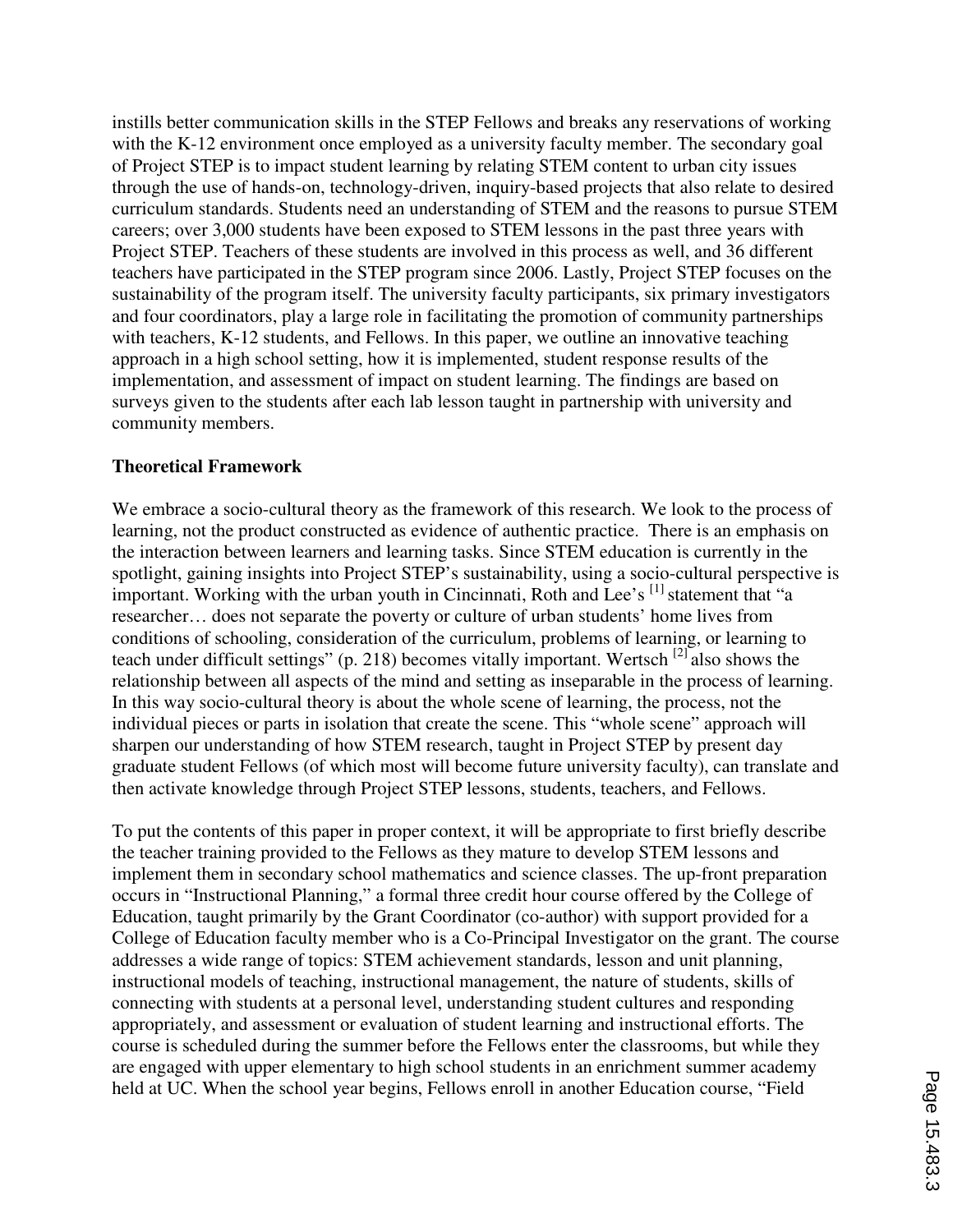Practicum," which is a one credit hour course taken in the fall, winter, and spring quarters. This course supports Fellows as they encounter (frequently) unfamiliar territory upon their entry into the schools. They are required to focus on important aspects of the teaching-learning situation and the culture of the school and students as well as their relationships with the teachers. Structured and focused discussion sessions are managed by the Grant Coordinator. This conversation leads to community building among the group of Fellows, especially since returning Fellows (in their second year) are included. Continued preparation and the refinement of the skills of Fellows for their roles in schools is accomplished through the weekly Field Practicum seminars in the spring quarter where they share and discuss school experiences and collaborate on current and future efforts as a team. These seminars are managed by the Grant Coordinator along with university faculty and guest presenters.

#### **Lesson Creation**

Each STEP Fellow creates at least five major STEM lessons, most including several days of teaching, during one academic year. Project STEP lessons are created by the Fellow, but are enhanced by the K-12 teachers, university faculty working with the grant (Principal Investigator or PI and Co-Principal Investigators or Co-PI), grant coordinators, and university faculty working directly with the graduate Fellows on their studies (Research Advisors). The teacher identifies the need for a lesson in the curriculum map for the course, and the Fellow develops the ideas and contents of the lesson in consultation with his/er research advisor and project PI/Co-PIs, which are finally checked for correctness by one of the Co-PIs. Pre- and post-test are part of the lesson development. The teacher leads the effort to develop the post-test for the lesson. A well-defined template is used by the Fellow to create the lesson, which can be disseminated on the project's website soon after its implementation. This template consists of the following blocks: 1) Summary – goal to be achieved by students; 2) Objectives – skills to be acquired by students; 3) Standards to be addressed; and 4) Lesson Information – Grade Level, Subject Area, Duration, Setting, Materials Needed, Background Knowledge, Lesson Plan(s) details, and Additional Resources (learning objects, timelines, assessment rubrics, surveys, etc.). Item 4 includes detailed information provided via hotlinks. The Fellow submits the final lesson to the Grant Coordinator for checking and approval before implementation. On the average it takes about six weeks to develop a lesson before implementation.

Most of the lessons that have been created since 2006 focus on secondary STEM content. The results obtained by reviewing these lessons indicate that 59, 62, 66, and 78% of STEP lessons analyzed contain components of mathematics, engineering, technology, and science, respectively (see Table 1). Interestingly, 97% of lessons at least partially contain components from at least three of these disciplines. When evaluating lessons that definitely contain elements from, science, technology, engineering, and/or math, 82% contain content from at least two of these four STEM areas, suggesting a trend that STEP lessons are interdisciplinary.

More than 97% of lessons address or partially address the use of multiple learning styles, and more than 93% of STEP lessons contain a real-world application. While nearly 60% of lessons deal with societal or social impacts, less than one-third of the STEP lessons focus on connecting the material to potential careers.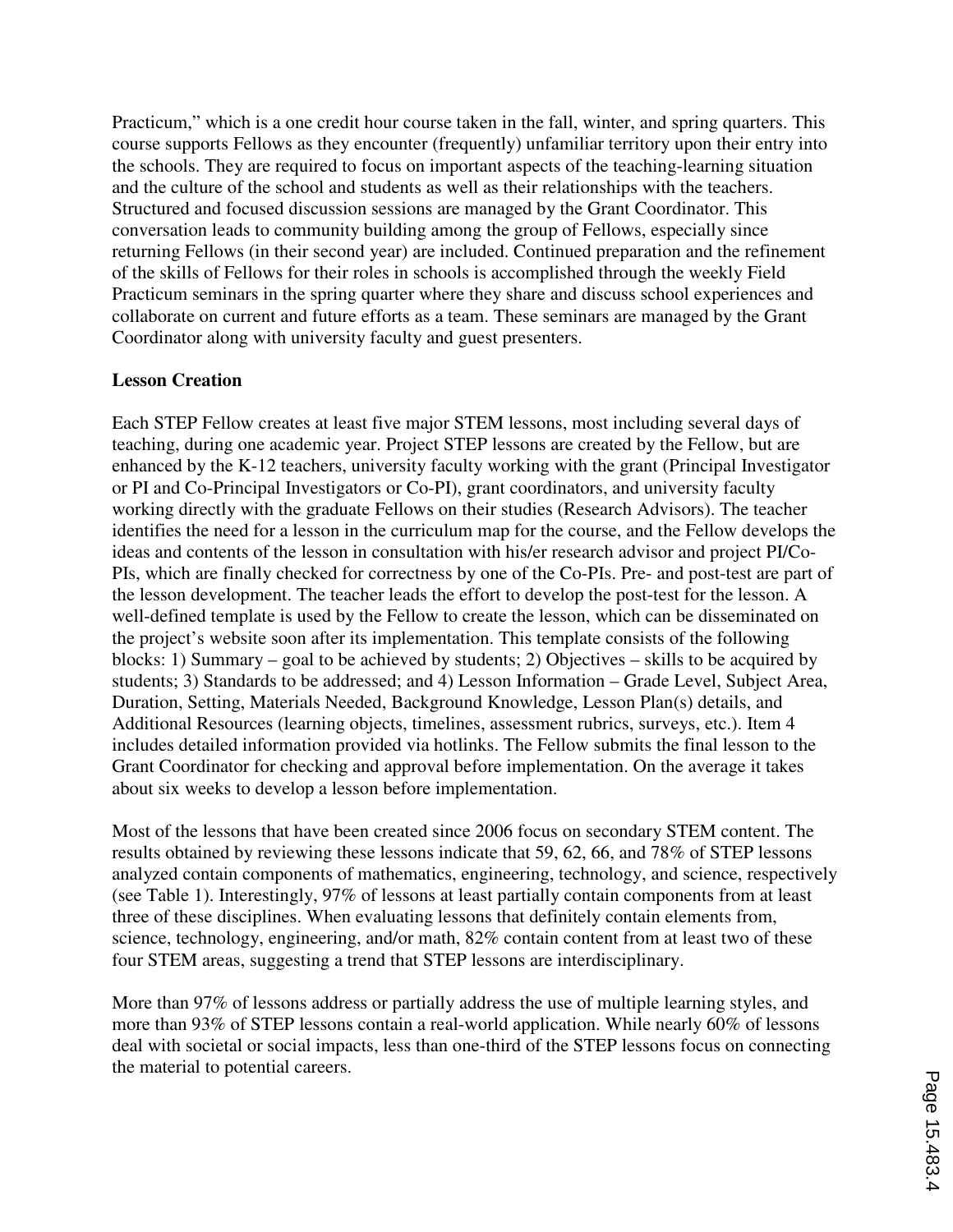| <b>Component</b>                  | % of lessons that addressed | % of lessons that partially |  |
|-----------------------------------|-----------------------------|-----------------------------|--|
|                                   | this component              | addressed this component    |  |
| Science                           | 78.13%                      | 3.13%                       |  |
| Technology                        | 65.63%                      | 25.00%                      |  |
| Engineering                       | 62.50%                      | 34.38%                      |  |
| Math                              | 59.38%                      | 21.88%                      |  |
| Oral assessment                   | 3.13%                       | 3.13%                       |  |
| Written assessment                | 90.63%                      | 3.13%                       |  |
| Misconceptions                    | 15.63%                      | 18.75%                      |  |
| <b>Review/Essential Questions</b> | 31.25%                      | 21.88%                      |  |
| PowerPoint                        | 59.38%                      | 0.00%                       |  |
| Multiple learning styles          |                             |                             |  |
| included                          | 59.38%                      | 37.50%                      |  |
| Pictures and/or diagrams          | 84.38%                      | 12.50%                      |  |
| Application                       | 93.75%                      | 6.25%                       |  |
| Social impact                     | 59.38%                      | 25.00%                      |  |
| Career connection                 | 34.38%                      | 31.25%                      |  |

**Table 1: Percentage of lesson components.** 

Of interest is that only 16% of STEP lessons address potential misconceptions associated with lesson content, which may be explained by the evolution of the lesson plan development requirements as Project STEP has itself evolved over the last eight years.

#### **An Innovative Teaching Approach**

Project STEP's Civil and Environmental Engineering Fellow, Gina Lamendella, worked in conjunction with her research advisor, Dr. Dan Oerther, the AP Biology teacher at Norwood High School, Leslie Hadaway, the Physical Science teacher at Norwood High School, Megan Urbaitis, and community leaders on the Mill Creek Restoration Program to create the lesson described below.

The Mill Creek is highly polluted which is negatively affecting the environment and presents a risk to human health. Norwood High School students used chemical, physical and biological methods to measure and analyze different aspects of the water's quality. Students interacted with several water quality professionals at the collegiate and state level, providing students with the opportunity to see potential career paths of environmental scientists and engineers committed to improving and protecting their environment. They also were introduced to careers such as environmental lawyers and policy makers who work to define legislation that ensure water is maintained at an appropriate quality for its identified use. The Clean Water Act, water quality standards and Total Maximum Daily Loads for pollutants were discussed as background to the lesson.

Environmental water quality pertains to water bodies such as lakes, rivers and oceans. Water quality standards vary significantly due to different environmental conditions, ecosystems and intended human uses. Toxic substances and high concentrations of certain microorganisms can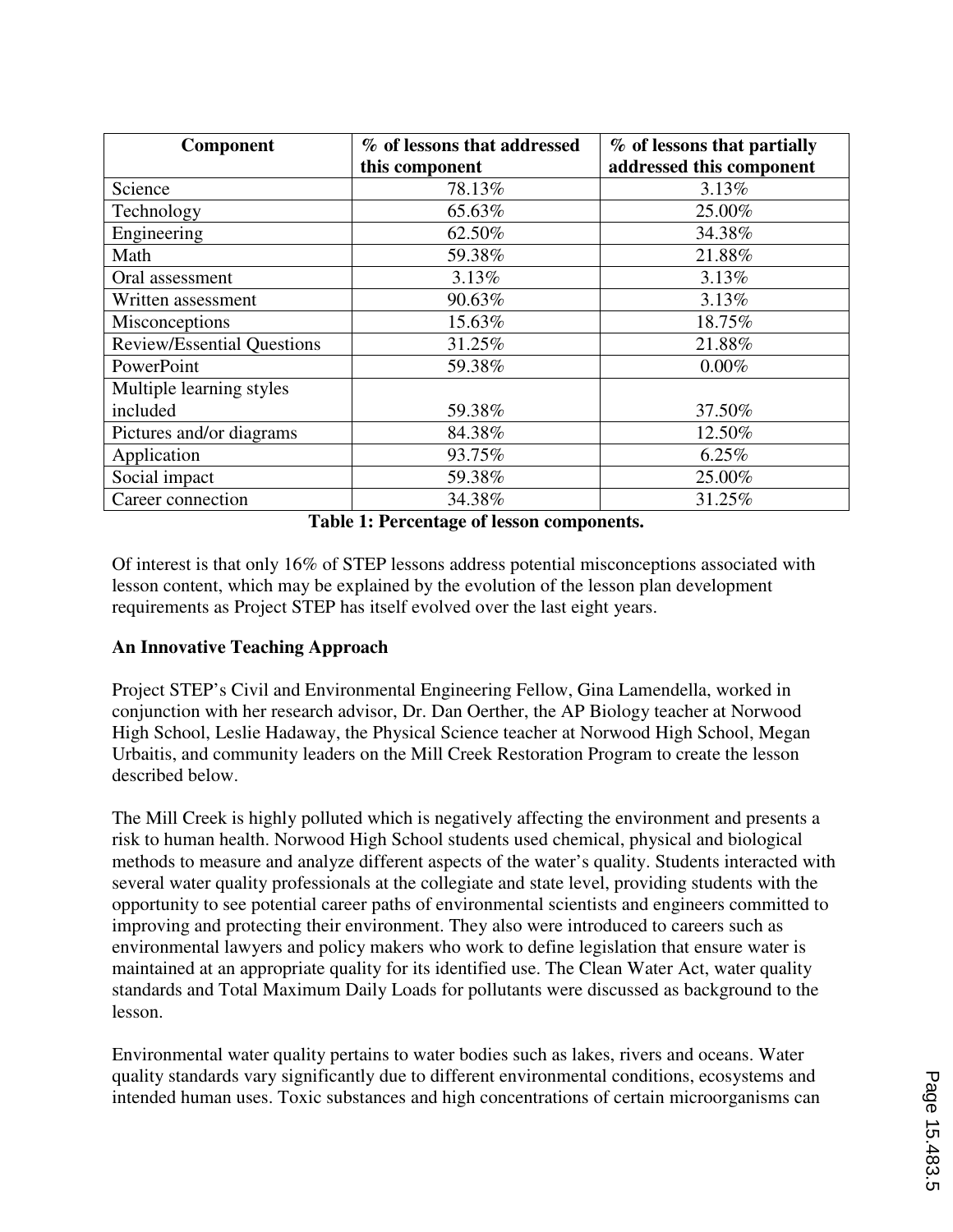present a health hazard for non-drinking purposes such as irrigation, swimming, fishing, rafting, boating and industrial uses. There is some desire among the public to return water bodies to pristine or pre-industrial conditions. Current environmental laws focus on the designation of uses and therefore allow for some water contamination as long as the particular type of contamination is not harmful to the designated uses.

The unit objectives were to allow ninth grade Advanced Physical Science students and eleventh and twelfth grade Advanced Placement (AP) Biology students to understand the importance of monitoring water quality from protection of human health, environmental ecosystems, and economic standpoints. Although individual variations of the lesson were constructed to be agelevel and ability-level appropriate, both groups of students traveled to Vorhees Park and Kheener Park within the Mill Creek Watershed to conduct their initial sample collection and water quality testing. Students were asked to define water quality standards, explain traditional and novel methods for analyzing water quality, analyze water quality of the Mill Creek Watershed, and finally assess whether the Vorhees Park and Kheener Park sites at the Mill Creek Watershed are in compliance with water quality standards.

The AP Biology students employed novel molecular biology techniques to identify potential sources of fecal pollution within the local urbanized Mill Creek Watershed and to utilize traditional water quality testing methods to determine the health of this creek. We then used DNA extraction, Polymerase Chain Reaction (PCR), and gel electrophoresis to determine the source of fecal contamination in the watershed. This water quality data could be used by the Mill Creek Restoration Project to better understand and control sources of fecal pollution in the Mill Creek. The AP Biology students also used traditional methods for analyzing water quality, described later in this paper.

The Advanced Physical Science students used physical and chemical principles to measure water quality and categorize water quality based on these parameters. Upon return to the classroom, students utilized Microsoft Excel to tabulate, categorize, average, and graph their water quality data. Additionally, students analyzed and compared water quality data from the Vorhees Park site over the past nine years. Students were engaged in both hands on water quality laboratory exercises, while also utilizing computer technology to analyze their data.

#### **Implementation in AP Biology**

Students in AP Biology were prepped on the history of the Mill Creek by Lora Alberto of the Mill Creek Restoration Project. The evolution of the Mill Creek leading up to its current condition was described to students, in addition the multiple factors that cause the pollution. Students were introduced to the fact that the Mill Creek is especially polluted by fecal bacteria. The fecal source of pollution was unknown. There are many sources of pollution that contribute to this multi-use and heavily urbanized watershed, and the fecal material could have originated from any of them. Fecal pollution could contribute to high numbers of pathogenic organisms that can negatively impact human health. Specifically, the creek travels through socio-economically depressed areas where children often play in the creek, even if it is fenced in to prevent human contact with the waterway.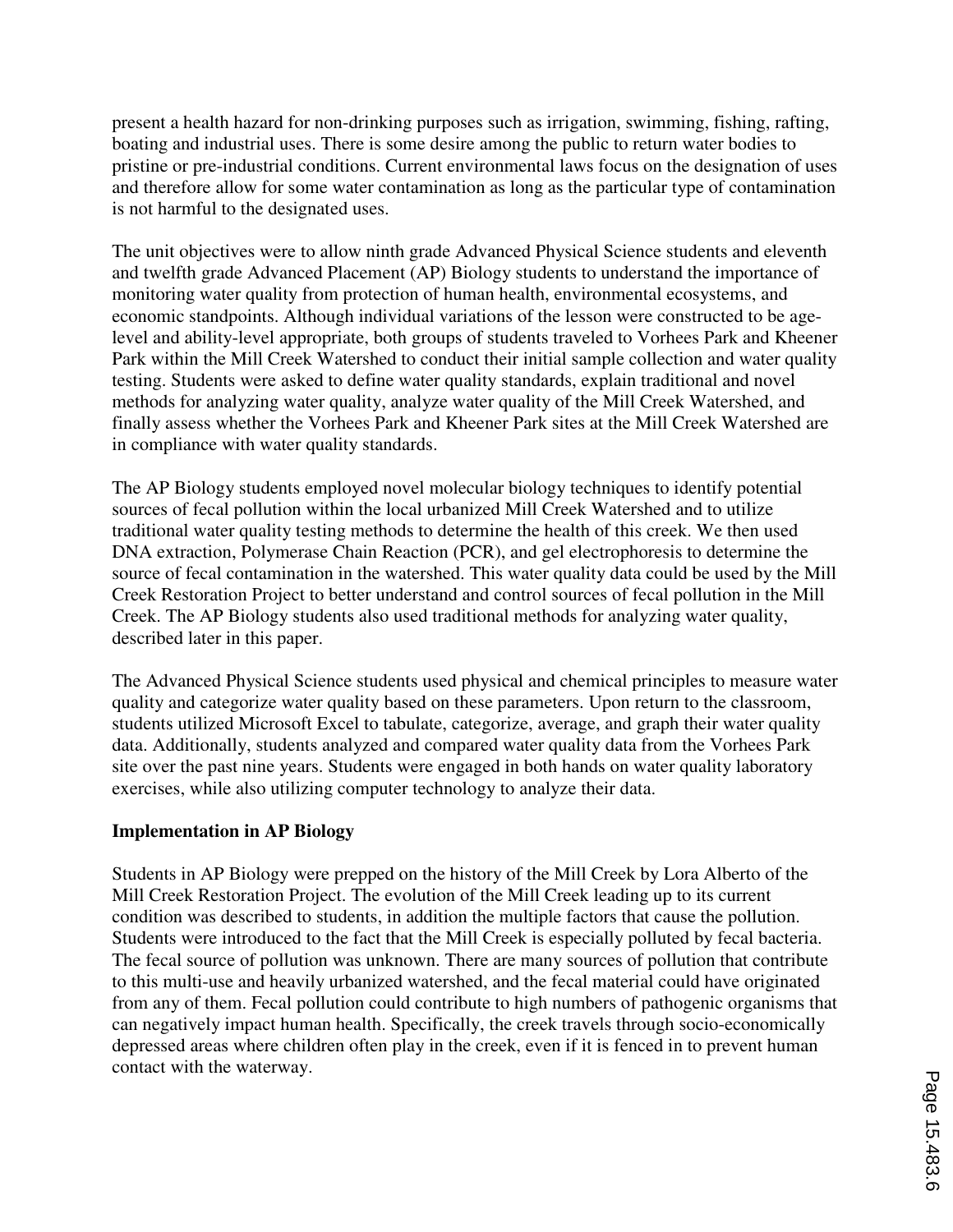Following this discussion, students visited the Mill Creek and collected water and sediment samples to take back to the classroom. While at the site, students tested three parameters: Chemical assessments (orthophosphate levels, pH, conductivity, dissolved oxygen levels, biological oxygen demand, chemical oxygen demand, and nitrates), physical assessments (temperature, turbidity, and total suspended solids) and biological assessments (fecal coliform counts and benthic macroinvertebrate indicators). Students practiced lab safety and aseptic technique during these activities. Students used the results of these tests to determine the relative health of the waterway.

Once back in the classroom, AP Biology students filtered the bacteria from the water samples using a suction pump and filter paper. There were two students teams – one team worked on the bacteria concentrated from water samples and the other team worked with bacteria collected from sediments samples. The collected bacteria were then chemically analyzed and their DNA was collected using centrifugation. Four different primer sets were used that targeted the 16S rRNA gene of *Bacteroidales* bacterial populations. The DNA primers were specific to general *Bacteroidales*, cow (ruminant), human, and pig *Bacteroidales.* Use of these four primers allowed students to pinpoint the source of the fecal coliform pollution of the Mill Creek. Polymerase Chain Reaction was performed for each of the four DNA primer sets. The PCR products were loaded into agarose gels which were prepared ahead of time and gel electrophoresis was used to visualize the presence or absence of general and host specific fecal pollution. Confirmation of primer inserts was made using a photograph of the final gel electrophoresis product. It was determined that the fecal coliform bacteria were most likely derived from human sources.

#### **Implementation in Physical Science**

Ninth grade students in Advanced Physical Science were also briefed on the history and evolution of the Mill Creek by the Mill Creek Restoration Project's Lora Alberto prior to visiting the Vorhees Park site. Students were also given a brief introduction to water quality standards, water quality parameters they would be testing, reasons for testing each parameter, basics of fecal source tracking, DNA extraction, PCR, and gel electrophoresis. Upon reaching the site, students (in small groups; 3-4 students) rotated to various water quality stations. Water quality testing parameters included pH, dissolved oxygen levels, nitrate levels, temperature, phosphate levels, and turbidity. Using a Hach Test Kit or similar is appropriate for these tests. Each group performed each test at least once, creating four replicates as a class for each water quality parameter. Students recorded all necessary data to take back to classroom to organize and analyze, allowing the students to work through the scientific method.

Once back at school, each group reported their data to their entire class, so that all classmates were able to record the same data into Microsoft Excel data sheets. Students were also given water quality data from the Mill Creek Watershed from year 2000 to present by using the online "Surfing Your Watershed" software. Students then learned how to average their replicates for each water quality parameter tested. For many students, this was their first time using this software and teachers made a point to explain how powerful this software is in terms of data management and graphical analysis. Students also learned how to transform dissolved oxygen (mg/L) to percent saturation so that they could compare it to a given dissolved oxygen graph.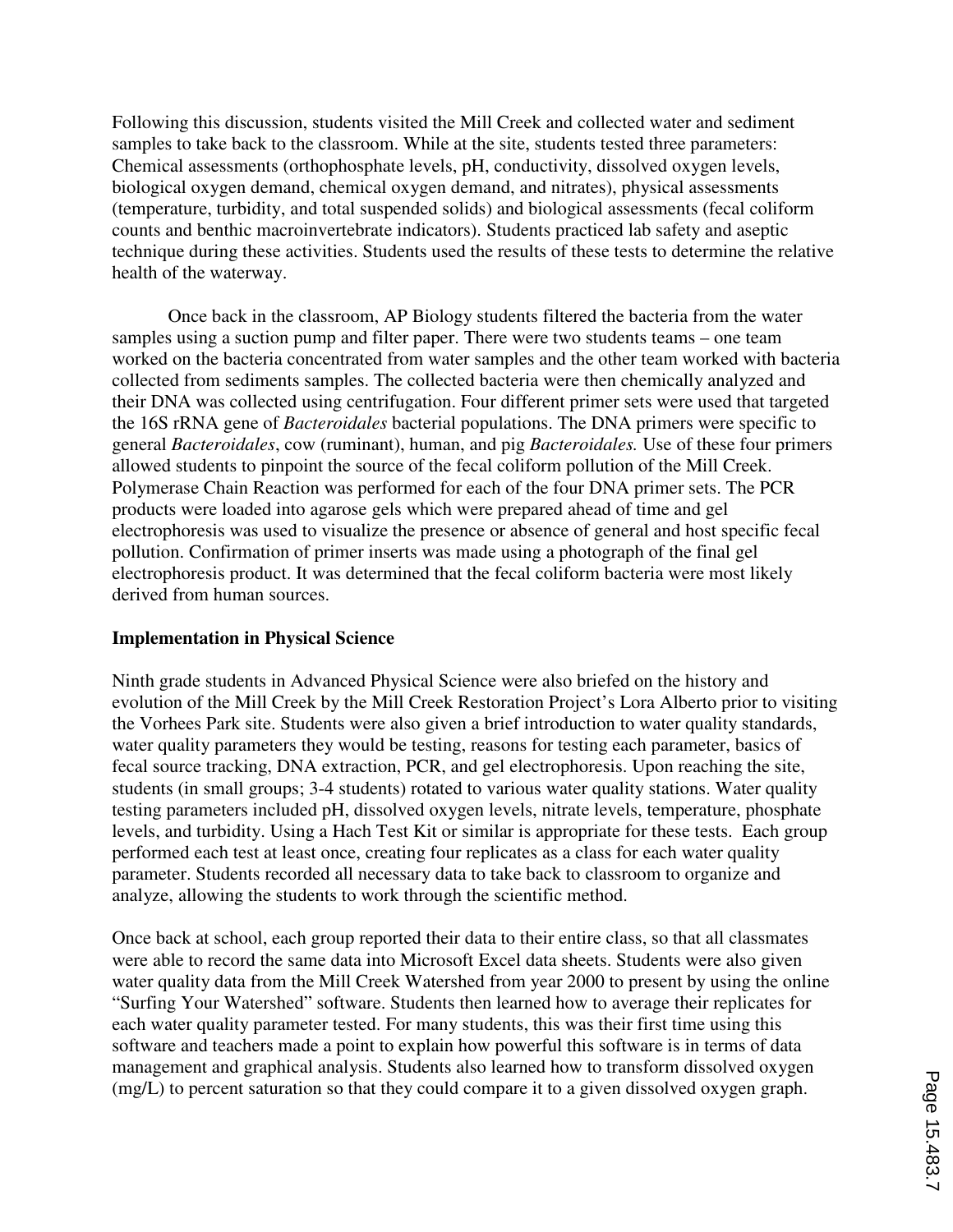Finally, students were able to use the average of each water quality indicator to determine water quality category for each parameter into (i.e. nitrate levels are considered in the fair water quality category) (Figure 2).

| <b>Fecal Coliforms</b>                    | Excellent (<50 colonies)  | good (51-200 colonies)  | fair (201-1,000 colonies)         | $poor$ (>1,000 colonies)   |
|-------------------------------------------|---------------------------|-------------------------|-----------------------------------|----------------------------|
| pH                                        | Excellent (6.5-7.5)       | good 6.0-6.4 or 7.6-8.0 | fair $(5.5 - 5.9)$ or $8.1 - 8.5$ | poor $($ < 5.5 or $>8.5$ ) |
| Nitrate (mg/L)                            | Excellent (0-1.0)         | good (1.1-3.0)          | $fair (3.1-5.0)$                  | poor (>5.0)                |
| Phosphate (mg/L)                          | Excellent (0-1.0)         | good (1.1-4.0)          | fair (4.1-9.9)                    | poor $(>10)$               |
| <b>Turbidity (JTU)</b>                    | Excellent (0-10)          | good (10.1-40)          | fair (40.1-150)                   | poor (>150)                |
| <b>Dissolved Oxygen</b><br>(% Saturation) | <b>Excellent (91-110)</b> | good (71-90)            | fair (51-70)                      | poor (<50)                 |

### **Figure 1: Student-generated water quality classification for physical, chemical, and biological parameters measured in Vorhees Park.**

Once a conclusion had been made, students discussed which water quality measurements were of excellent, good, fair, and poor water quality; the site evolution over the past nine years (has this site of the Mill Creek improved over time); ways in which water quality could be improved at this site; in which years were certain water quality parameters the highest; what caused for higher water quality parameters; the implications of having poor water quality; and what we could do to improve water quality at this site. The discussion allowed students to realize that many of us tend to take water quality for granted in the United States because many people don't understand why it is important to monitor and protect our water resources. Students learned that more than one billion people worldwide don't have access to clean water. They also learned about the detrimental impacts of poor water quality on human health, the economy, fishing, and recreation.

#### **Student Responses**

Students in both classes were engrossed in testing these parameters on site: pH, dissolved oxygen, biological oxygen demand, nitrates, orthophosphates, temperature change, turbidity, macroinvertebrates, and fecal coliforms. It was rainy on the day of testing, and had been raining for several days. This was positive for sample collection because increased stormwater runoff was released into the creek, giving students a good opportunity to test for sources of pollution. Several hours were spent in the on-site testing, followed by several hours back at the lab.

Students were able to see the entire process from start to finish. There were no substitute items, unlike in lab kits where students often use synthesized materials to mimic the real thing. The fact that their results would be of benefit to the Mill Creek Restoration Project made a difference to them, and gave them a purpose aside from earning a grade.

Students in the AP Biology course were introduced to laboratory equipment that they usually only hear about and do not get to use. Filtration with a vacuum pump and side-arm erhlenmeyer flask was used to separate the bacteria from the water and the sediment. A lysis procedure was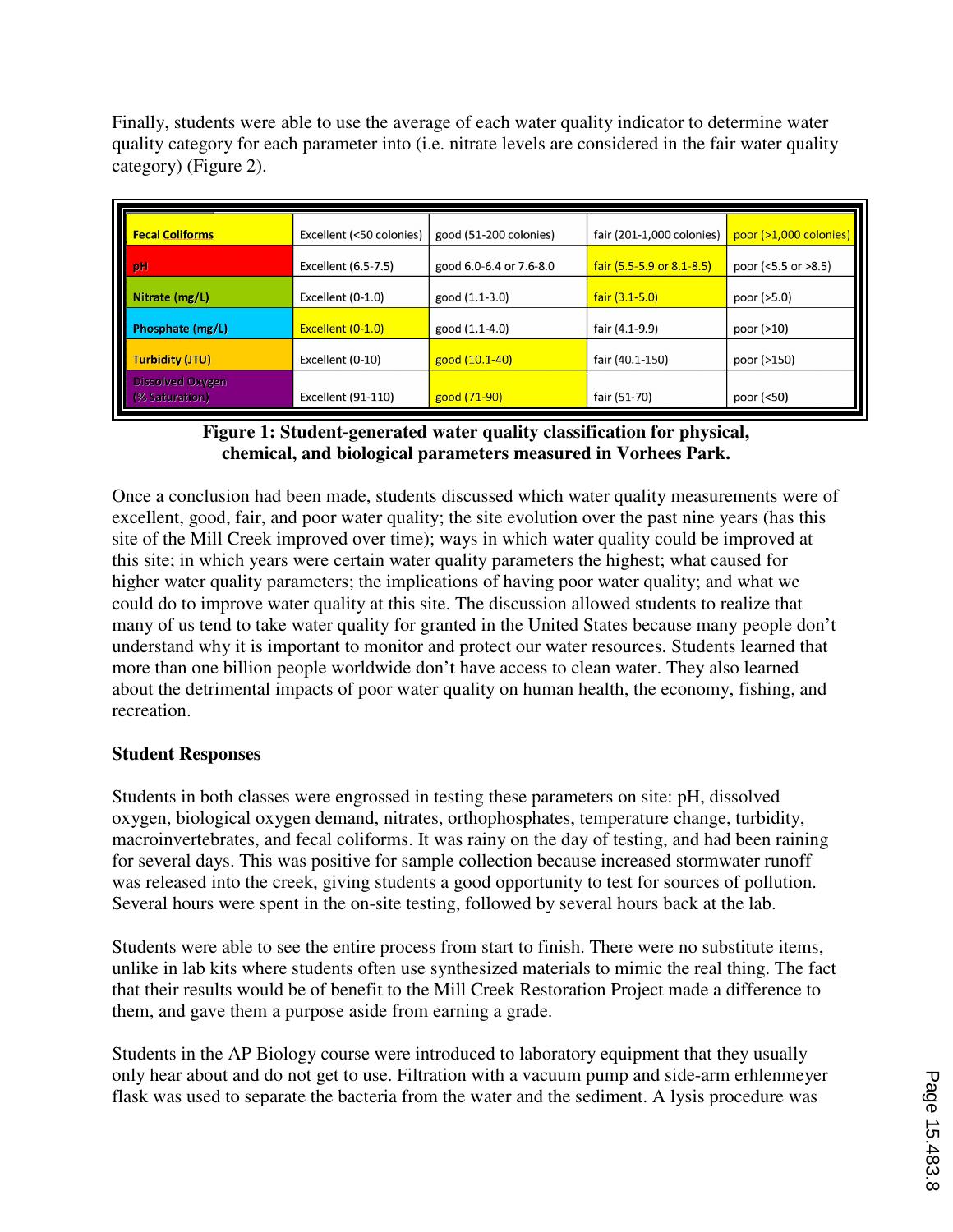used to break open the bacterial cells to release the DNA. Centrifugation was used to isolate the DNA from the cell fragments from bacteria contained in the water and sediment samples. A PCR machine was used to replicate targeted DNA segments. Students used a gel electrophoresis apparatus to separate segments of DNA. These experiences are rare at the high school level and are a result of being able to work with scientists outside of the school setting.

Following the laboratory work, AP Biology students created a poster of their work, summarizing their assessment of the water quality of the Mill Creek Watershed. They also presented their findings to the National Science Foundation and sent their results to the Mill Creek Restoration Project.

## **Results of the Implementation**

Students determined that the quality of water at Mill Creek was very poor due to an extreme excess of fecal coliform bacteria from human sources. Dissolved oxygen, pH, nitrate levels, turbidity, orthophosphates, and macroinvertebrates were all categorized as good. The temperature was excellent and the biological oxygen demand was fair. The level of fecal coliform colonies was classified as poor due to the high levels in the creek on the day of testing.

This unit covered water quality standards and traditional physical, chemical, and biological testing methods that are used to assess the quality of our waters. The lesson gave students a better understanding of the challenges environmental scientists, engineers, and policy makers face when trying to improve and protect our nation's water quality for public and ecosystem health. This unit integrated fundamental physical, chemical, and microbiological principles with molecular technology, which provided an opportunity for high school students to understand how an interdisciplinary approach to research is essential in solving complex environmental problems.

#### **Student Impact**

The results of pre and post testing of students show that student knowledge of laboratory methods, general knowledge of environmental pollution and water quality and career opportunities increased significantly (Figures 2 and 3).



**Figure 2: Pre- and post-assessment results for AP Biology class. \* Indicates statistical significance (p-value < 0.05) using a Student's T-test.**